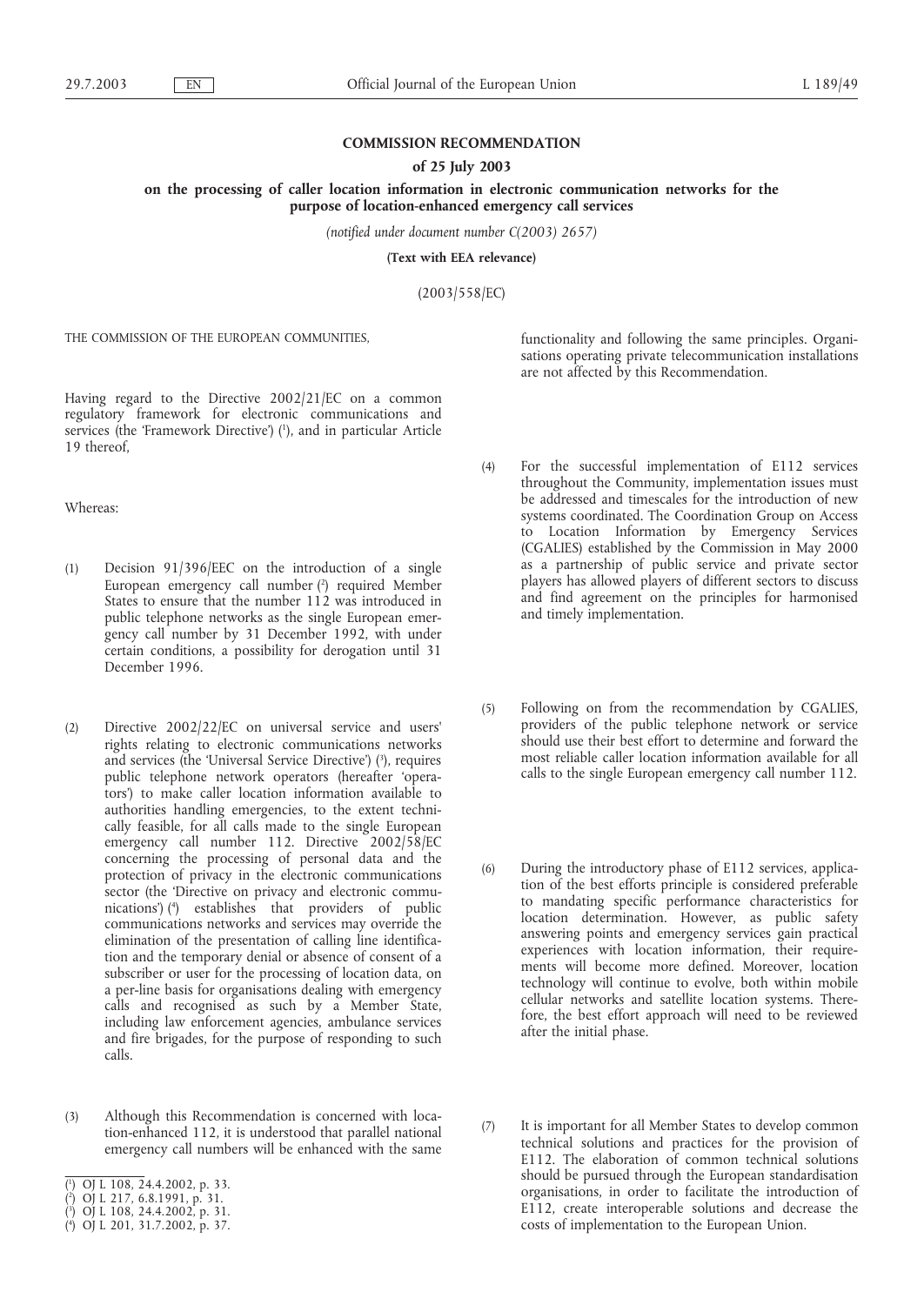- (8) A harmonised solution across Europe would serve interoperability for advanced safety applications, such as calls which can be originated manually or automatically by an in-vehicle telematics terminal. These calls can provide additional information, for instance on the number of passengers in a car or bus, on compass-direction, on crash-sensor indicators, on the type of load of dangerous goods or on health records of drivers and passengers. With the high volume of cross-border traffic in Europe, there is a growing need for a common data transfer protocol for passing such information to public safety answering points and emergency services in order to avoid the risk of confusion or a wrong interpretation of data passed.
- (9) The arrangements for forwarding location information by operators to public safety answering points should be established in a transparent and non-discriminatory way including, where appropriate, any cost aspects.
- (10) The effective implementation of location-enhanced emergency call services requires that the caller's location as determined by the provider of the public telephone network or service is transmitted automatically to any appropriate public safety answering point that can receive and use the location data provided.
- (11) Directive 2002/58/EC concerning the processing of personal data and the protection of privacy in the electronic communications sector (the 'Directive on privacy and electronic communications') generally requires that privacy and data protection rights of individuals should be fully respected and adequate technical and organisational security measures should be implemented for that purpose. However, it allows the use of location data by emergency services without consent of the user concerned. In particular, Member States should ensure that there are transparent procedures governing the way in which a provider of a public telecommunications network and/or service may override the temporary denial or absence of consent of a user for the processing of location data, on a per-line basis for organisations dealing with emergency calls and that are recognised as such by a Member State.
- (12) Actions conducted in the context of the Community action programme in the field of Civil Protection (hereinafter 'Civil Protection Action Programme') (1) should aim to contribute to the integration of civil protection objectives in other Community policies and actions as well as to the consistency of the programme with other Community actions. This entitles the Commission to implement actions aiming at increasing the degree of preparedness of organisations involved in civil protec-

tion in the Member States, by enhancing their ability to respond to emergencies and improving the techniques and methods of response and immediate aftercare. This may include the handling and use of location information associated to E112 emergency calls by public safety answering points and emergency services.

- (13) To achieve the objectives of this Recommendation, the need for a continued dialogue between public network operators and service providers and public authorities including emergency services becomes even stronger.
- (14) When reporting on the situation of E112 implementation, national authorities should address any relevant technical feasibility issue that hinders the introduction of E112 for specific categories of end-users, as well as the technical requirements for handling emergency calls that may originate from SMS and telematic data services.
- (15) The measures set out in this Recommendation are in accordance with the advisory opinion of the Communications Committee set up by Article 22 of Directive 2002/21/EC,

HEREBY RECOMMENDS THAT:

- 1. Member States should apply the following harmonised conditions and principles to the provision of caller location information to emergency services for all calls to the single European emergency call number 112.
- 2. For the purposes of this Recommendation, the following definitions should apply:
	- (a) 'emergency service' means a service, recognised as such by the Member State, that provides immediate and rapid assistance in situations where there is a direct risk to life or limb, individual or public health or safety, to private or public property, or the environment but not necessarily limited to these situations.
	- (b) 'location information' means in a public mobile network the data processed indicating the geographic position of a user's mobile terminal and in a public fixed network the data about the physical address of the termination point.
	- (c) 'E112' means an emergency communications service using the single European emergency call number, 112, which is enhanced with location information of the calling user.
	- (d) 'public safety answering point' means a physical location where emergency calls are received under the responsibility of a public authority.